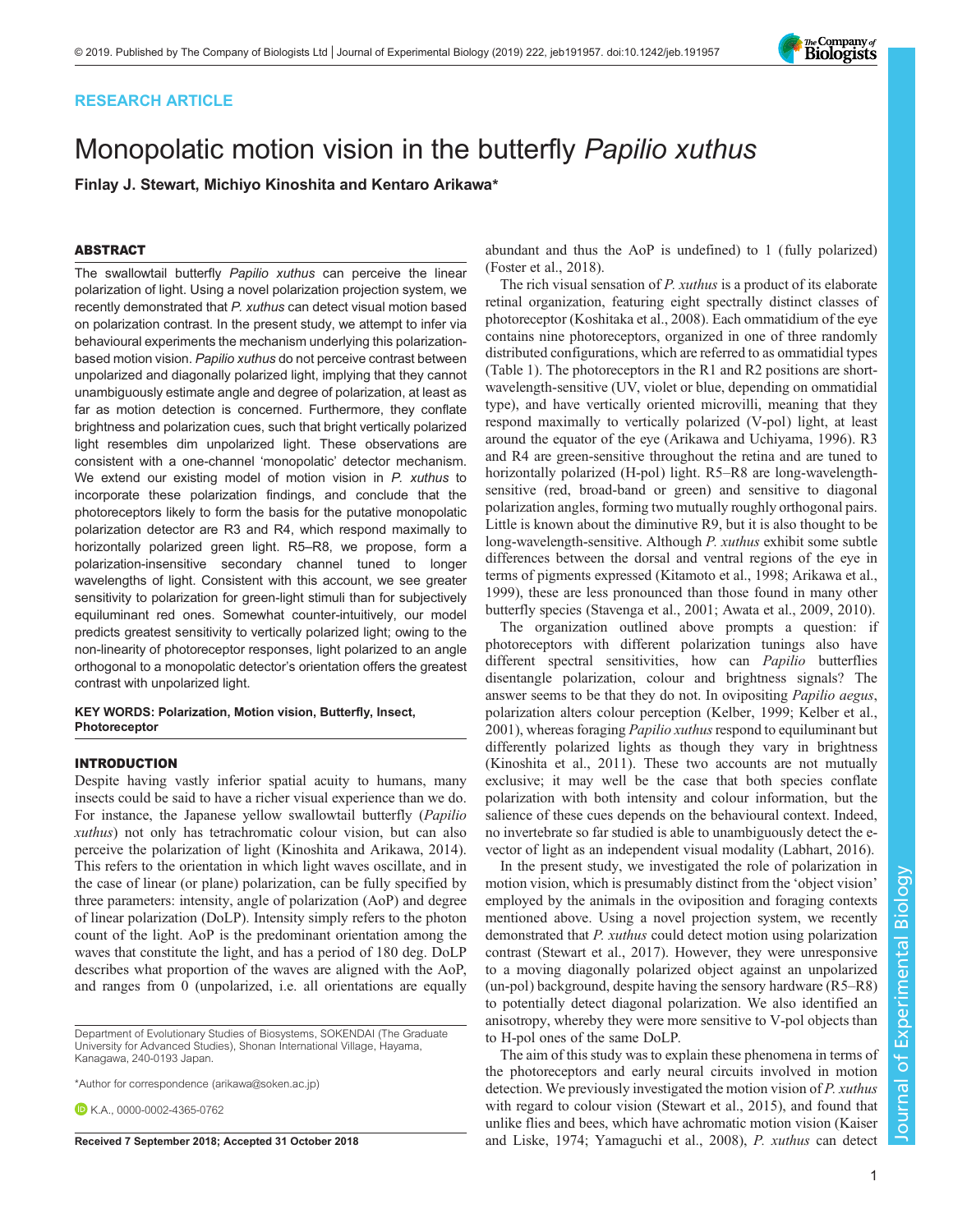<span id="page-1-0"></span>

| <b>List of symbols and abbreviations</b> |                                                                |  |  |  |  |  |  |
|------------------------------------------|----------------------------------------------------------------|--|--|--|--|--|--|
| AoP                                      | angle of polarization                                          |  |  |  |  |  |  |
| <b>DoLP</b>                              | degree of linear polarization                                  |  |  |  |  |  |  |
| H-pol                                    | horizontally polarized                                         |  |  |  |  |  |  |
| R1,2,3                                   | photoreceptor 1, 2, 3                                          |  |  |  |  |  |  |
| un-pol                                   | unpolarized                                                    |  |  |  |  |  |  |
| V-pol                                    | vertically polarized                                           |  |  |  |  |  |  |
| Δφ                                       | difference in pitch orientation of the head between the onset  |  |  |  |  |  |  |
|                                          | and offset of the stimulus, i.e. the behavioural metric we use |  |  |  |  |  |  |
|                                          | as a proxy for motion detection                                |  |  |  |  |  |  |
|                                          |                                                                |  |  |  |  |  |  |

motion based on chromatic contrast. This implies that a spectrally diverse set of photoreceptors must contribute to motion vision, and based on our modelling, we concluded that the photoreceptors in question are primarily the green-sensitive R3/4, along with a small contribution from the red-, broad-band- or green-sensitive R5–R8 [\(Stewart et al., 2015](#page-7-0)). We proposed a two-channel model in which ON and OFF contrasts are processed separately. Such an architecture has been well documented in flies [\(Joesch et al.,](#page-7-0) [2010](#page-7-0)), and indeed a similar parallel processing scheme is found in the mammalian retina [\(Wässle, 2004\)](#page-7-0). Remarkably, we observed an interaction in the sensitivity of *P. xuthus* to a moving edge between its polarity (i.e. ON or OFF) and its colour. Therefore, we posited that the two motion processing channels of  $P$ . xuthus take input from spectrally dissimilar populations of photoreceptors, and thus have different spectral tunings: the ON channel takes more input from R5–R8, whereas the OFF channel is more dominated by R3/4.

A natural question is whether this existing model can be extended to account for polarization. For R3/4, this is straightforward: both of these photoreceptors respond maximally to H-pol light. R5–R8 present more of a puzzle as they are sensitive to diagonal AoPs, forming two roughly orthogonal pairs. Because of the behavioural insensitivity of P. xuthus to diagonal polarization [\(Stewart et al.,](#page-7-0) [2017](#page-7-0)), we hypothesize that the responses of R5–R8 are pooled, largely eliminating their polarization sensitivity. Thus, we propose that the polarization detection mechanism is monopolatic, i.e. containing just one polarization-sensitive channel, namely the H-pol-sensitive R3/4.

We can generate some qualitative predictions from this extended model, which we test behaviourally in this study. First, a fixed (i.e. not rotating) monopolatic detector cannot disambiguate intensity and AoP ([Bernard and Wehner, 1977](#page-7-0); [How and Marshall, 2014](#page-7-0); [Labhart, 2016](#page-7-0)). Therefore, dim H-pol, moderate un-pol and bright V-pol light should be perceptually similar. Second, if the

|  |  | Table 1. Retinal organization of Papilio xuthus |  |  |  |
|--|--|-------------------------------------------------|--|--|--|
|--|--|-------------------------------------------------|--|--|--|

|                                 | My orientation<br>(deg) | Spectral tuning (varies according to<br>ommatidium type) |             |          |  |
|---------------------------------|-------------------------|----------------------------------------------------------|-------------|----------|--|
| Photoreceptor                   |                         | Type I                                                   | Type II     | Type III |  |
| R <sub>1</sub> , R <sub>2</sub> | 0(V)                    | UV/blue*                                                 | Violet      | Blue     |  |
| R <sub>3</sub> , R <sub>4</sub> | 90(H)                   | Green                                                    | Green       | Green    |  |
| R5, R7                          | 35                      | Red                                                      | Broad-band  | Green    |  |
| <b>R6, R8</b>                   | 145                     |                                                          |             |          |  |
| R <sub>9</sub>                  | 0                       | Red?                                                     | Broad-band? | Green?   |  |

\*Type I R1/2 comprise exactly one UV-sensitive and one blue-sensitive photoreceptor.

The orientation of the microvilli (Mv) corresponds to the AoP to which the photoreceptor responds maximally. Shaded rows indicate the photoreceptors thought to be involved in motion vision; R3/4 are heavily shaded to indicate their dominant role in this visual modality ([Stewart et al., 2015](#page-7-0)). Adapted from [Kinoshita and Arikawa \(2014\).](#page-7-0)

long-wavelength-sensitive R5–R8 make little or no contribution to polarization detection, sensitivity to polarization contrast should be lower for red light than for green light. Until recently, it would have been technically infeasible to test these predictions experimentally, because of the difficulty of presenting moving images containing both intensity and polarization contrast. Fortunately, however, this is relatively straightforward with our polarization projection system.

## MATERIALS AND METHODS

## Apparatus

The polarization projection system was described in detail in [Stewart](#page-7-0) [et al. \(2017\)](#page-7-0). A digital light processing (DLP) projector (Texas Instruments LightCrafter 4500) rear-projected through a spinning linear polarizer onto a polarization-preserving screen (Da-Lite 3D Virtual Black). The polarizer was mounted on a brushless DC motor, and its rotation was synchronized with the frame rate of the projector, such that it completed half of a rotation for each video frame. Each frame was split into four sequentially presented subframes corresponding to different angles of polarization. By presenting different images in these four 'polarization channels', AoP and DoLP could be manipulated on a pixel-by-pixel basis, in much the same way as hue and saturation are produced by mixing colour channels. The video was monochrome for all experiments (other than the preliminary experiment to find the subjective equiluminance point of green and red; see below), i.e. the spectral content of the light (supplied from the LED light engine) was constant between all subframes. Unless otherwise stated, cyan light (blue and green LEDs on simultaneously) was used.

The projector resolution was  $912 \times 1140$  pixels in a diagonally oriented grid (the aspect ratio was 16:10 widescreen). The graphics card (Nvidia GeForce GTX 670) was set to output video at 56 Hz, but the display system operated at twice this rate (112 Hz), drawing each frame twice. As the gain of the fastest photoreceptors of P. xuthus is  $\leq 0.15$  at 100 Hz ([Kawasaki et al., 2015](#page-7-0)), the animals should perceive minimal flickering in the image. Thus, each subframe had a duration of  $(112\times4)^{-1}$ =2232 μs. The intensity of each subframe pixel was controlled using pulse width modulation with 5-bit precision.

The projection system cannot perfectly control intensity, AoP and DoLP completely independently; altering one of these parameters can introduce unwanted residual contrast in the other modalities. These effects are characterized in [Stewart et al. \(2017\);](#page-7-0) of particular relevance to the present study is the observation that highly polarized light is attenuated in intensity by ∼5% compared with supposedly equiluminant un-pol light [\(Stewart et al., 2017,](#page-7-0) their fig. 2B). Unless otherwise stated, we refer to 'nominal' values for these parameters, i.e. those expected under the unrealistic assumption of ideal operation, so it should be borne in mind that the given values are approximations.

## Animals

Laboratory-reared spring-form adult Japanese yellow swallowtail butterflies (Papilio xuthus Linnaeus 1767) of both sexes were used for all experiments.

## Experimental protocol

In this study, we employed a directly analogous approach to the one we previously used to investigate chromatic motion vision ([Stewart](#page-7-0) [et al., 2015\)](#page-7-0). A butterfly was suspended by its wings with its head approximately 11 cm from the centre of the screen, on which the image measured approximately  $20 \times 12$  cm (horizontal×vertical), i.e.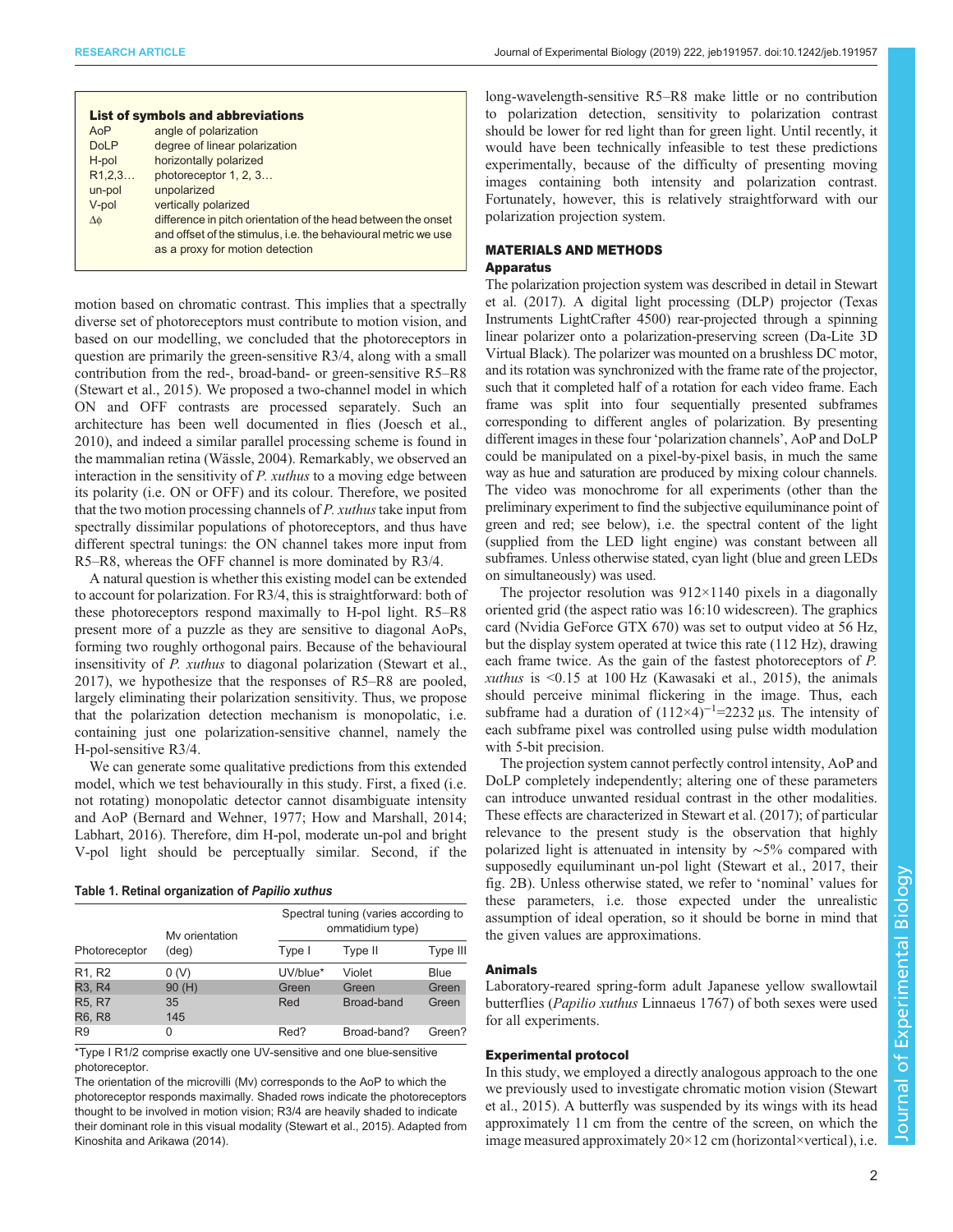subtending a visual angle of ~85×53 deg in the frontal visual field. At the centre of the screen, each pixel subtended a (diagonally oriented) square of ∼0.3 deg. A camera was positioned to the side of the butterfly to record its responses. It should be noted that because of viewing angle effects, the edges of the screen would appear substantially darker to the butterfly than the centre. These dim edge regions also contain some polarization artefacts ([Stewart et al.,](#page-7-0) [2017](#page-7-0), their fig. 2C–H).

Because of the aforementioned issue of unavoidable residual contrast, we performed control experiments where the animal was rotated 90 deg with respect to the screen. In this way, we could confirm that any effects of AoP could indeed be attributed to the apparent AoP from the animal's perspective, rather than any artefact of the display system. For these 'rotated' control experiments, the animal was positioned such that its dorso-ventral axis was parallel with the horizon, and it was filmed via a mirror placed underneath it. Thus, vertical polarization would appear horizontal to the animal, and vice versa. The animals made little or no attempt to rotate their heads to an upright orientation.

Stimuli were generated using a custom-written Java program. Each stimulus consisted of an object and background differing in their intensity and/or polarization properties. For each stimulus, the object swept upwards over the screen, taking 2 s to cover its entire vertical extent. Batches of up to nine stimuli were presented sequentially, separated by intervals of 15 s. Within each experiment, the order of batches was randomized.

In the case of 'stripe' stimuli, the object was a horizontal bar covering the entire width of the image and one-eighth of its height (∼7 deg angular subtense). The situation was similar in 'single edge' conditions, except that the object lacked a trailing edge, and thus filled up the whole screen by the time of its offset. In the rotated control, the stimulus pattern was rotated and stretched to meet the new aspect ratio, i.e. the object moved faster in absolute terms and the bar was wider (∼11 deg).

In the intensity/polarization experiment, a stripe with a nominal DoLP of 0.39 (0.66 in the rotated control, to compensate for the animal's lower overall responsiveness) and an AoP of either 0 or 90 deg (vertical and horizontal, respectively) was presented on an un-pol background of variable intensity, in randomized order. In all other experiments, the stimuli were presented in order of increasing contrast, to minimize habituation effects. For the orthogonal polarization experiment, the background and stripe had equal (variable) DoLP, but AoPs separated by 90 deg. Finally, in the edge polarity experiment, a single edge stimulus was used. In the advancing polarization case, a polarized object (of variable DoLP) expanded over an un-pol background; the reverse was the case for receding polarization.

#### Analysis

Images of the butterfly were captured immediately prior to the stimulus onset and at its offset 2 s later. From these, we estimated the head pitch by measuring the angle of the antennae. This was done in ImageJ by thresholding the images, defining a region of interest covering the shafts of the antennae, and fitting ellipses to the two resulting shapes. The difference in the angles before and after the stimulus, averaged over the two antennae, was taken as the behavioural metric Δφ. Positive Δφ values correspond to the direction of the stimulus motion, i.e. dorsal. To estimate the background intensity z at which responses were minimal in the intensity/ polarization experiment, we fitted a parabola of the form:

$$
\Delta \phi = g(\text{background intensity} - z)^2,\tag{1}
$$

to each individual's response curve, where  $g$  is a gain parameter that we subsequently ignore. For polarization sensitivity experiments, we fitted sigmoidal functions of the form:

$$
\sqrt{\Delta \Phi} = \frac{g}{1 + \exp(\text{slope(offset} - \text{DoLP}))},\tag{2}
$$

and from this interpolated the threshold DoLP at which a criterion level ( $\sqrt{\Delta \phi}$ =0.5, i.e.  $\Delta \phi$ =0.25 deg) was reached. (The square root is taken to reduce the influence of large suprathreshold antennal moves on the sigmoid fit; negative  $\Delta\phi$  values are set to 0.) If the criterion level was never reached (i.e. if  $g$ <0.5), we set the threshold to an arbitrary high value. Thus, only non-parametric statistical procedures can be applied to this data. All non-linear function fitting was performed using the nlsLM package for R.

#### Obtaining subjectively equiluminant green and red light

We reconfigured the display system to make the polarizer spin asynchronously with the projector, thereby scrambling the polarization contrast such that it was not coherent from one frame to the next. In addition, we set the green and red LEDs to alternate between subframes, allowing us to present a red stripe against a green background. The overall brightness of the LEDs can be modulated by adjusting the current supplied to them, via an 8-bit setting in the projector configuration. We set the red LED to a saturated level (setting 135), and then adjusted the green LED current setting until minimal responses were observed. At this point we assumed that negligible intensity contrast existed, and motion was detected based on chromatic contrast alone [\(Stewart et al., 2015](#page-7-0)). We settled on a green current setting of 11. [Fig. S1](http://jeb.biologists.org/lookup/doi/10.1242/jeb.191957.supplemental) shows the results of using these current settings and programmatically varying the intensity of the red stripe, in a similar fashion to the intensity/polarization experiment. By fitting parabolas to these curves (see above), we estimated that the subjective luminance of the green light was 98.0 $\pm$ 2.4% of that of the red (mean $\pm$ s.e.m., n=12).

#### Modelling

In the present study, we extend the model of motion detection that we developed to investigate the role of chromatic contrast in motion detection, as described in [Stewart et al. \(2015\)](#page-7-0). For the purposes of the present study, we are not concerned with colour contrast, and thus ignore spectral sensitivity. The architecture of the model is summarized in [Fig. 1.](#page-3-0) We model the relative activation  $a$  of a given photoreceptor group  $p$  (i.e. R3/4 or R5–R8) to polarized light as follows:

$$
a_p(d, \theta) = (1 - d) + d \bigg( 1 + \cos(2(\theta - \theta_p)) \frac{(s_p - 1)}{(s_p + 1)} \bigg), \quad (3)
$$

where  $s_n$  and  $\theta_n$  are the polarization sensitivity ratio and angular tuning, respectively, of photoreceptor group *, and*  $*d*$  *and*  $θ$  *are the* DoLP and AoP, respectively, of the light. For R3/4,  $\theta_p$ =90 deg (horizontal) and  $s_n=2$ . The latter parameter is based on the theoretical value assuming perfectly cylindrical microvilli and no additional sensitivity-enhancing mechanisms such as interphotoreceptor opponency. This estimate is in line with electrophysiological data; for R3/4 in type II ommatidia, for instance,  $s_p=1.93\pm0.11$  [\(Bandai et al., 1992](#page-7-0)). We assume the responses of R5–R8 are pooled, cancelling out their individual polarization sensitivities such that their  $s_p$  collectively is 0 (and thus their  $\theta_n$  undefined).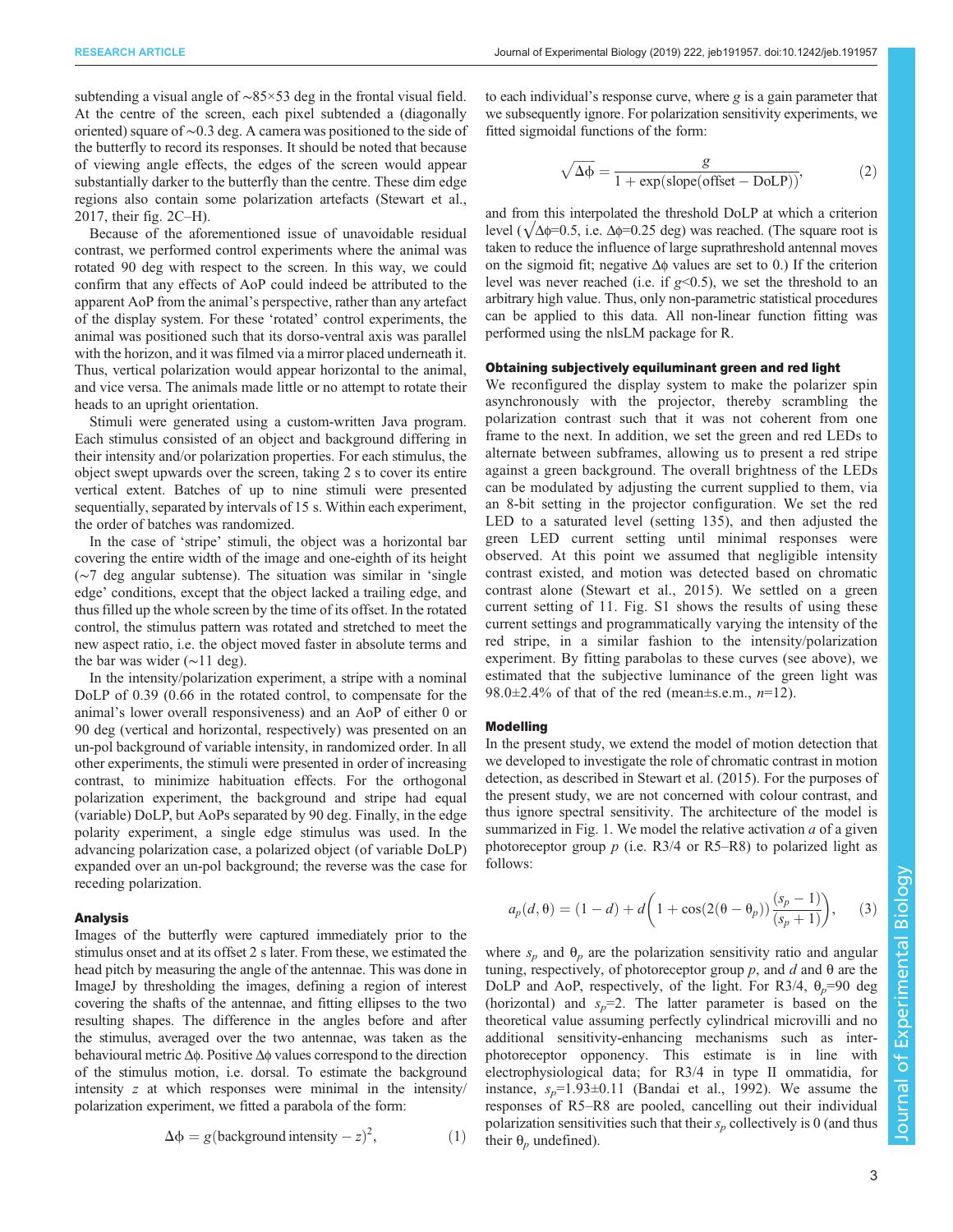<span id="page-3-0"></span>

Fig. 1. Model overview. The motion detection model takes input from two groups of photoreceptors: the green-sensitive R3/4, which respond maximally to horizontal polarization (H-pol); and the red-, broad-band- or green-sensitive (depending on ommatidial type) R5–R8. Though R5–R8 are individually sensitive to polarization, we assume that collectively they are not, as their tunings cancel each other. The photoreceptors feed into two parallel motionsensitive channels: one detecting ON polarity moving edges, and one OFF. The widths of the arrows indicate the weightings of their contributions. The ON channel takes a greater proportion of its input from R5–R8 than the OFF channel. AoP, angle of polarization.

The relative activation  $a_p$  is passed into the Naka–Rushton model [\(Naka and Rushton, 1966a,b\)](#page-7-0) to obtain the output of the photoreceptor:

$$
o_p(I,d,\theta) = \frac{(Ia_p(d,\theta))^n}{(Ia_p(d,\theta))^n + K^n},
$$
\n(4)

where *I* is the intensity of the light, and  $K$  (=1.5) and  $n$  (=0.7) define the offset and slope of the log-sigmoidal function, respectively. To approximate the intensity artefact produced by the projector (see 'Apparatus', above), we assume that I is 0.95 for polarized and 1.0 for un-pol light by default.

The contrast  $c$  between two image regions, which we can conceptualize as figure  $(f)$  and background  $(b)$ , is the squared difference between the outputs of the photoreceptor group  $(p)$  in question:

$$
c_p = (o_p(I_f, d_f, \theta_f) - o_p(I_b, d_b, \theta_b))^2.
$$
 (5)

(The squaring implicitly represents the multiplicative interaction between the two channels of the classical 'delay and correlate' model of motion detection.) As in the original model, we hypothesize that the two pathways (R3/4 and R5–R8) are specialized for detecting OFF and ON moving contrasts, respectively. Accordingly,  $c_{3/4}$  is attenuated by dividing by parameter  $\alpha$  (=3.0) if the contrast polarity is positive, and  $c_{5-8}$  is divided by  $\alpha$  if it is negative. This step is omitted for stripe-type stimuli, as they have one edge of each polarity.

Finally, the signals from the two pathways are combined according to weighting parameter  $β$  (=0.2), and passed through a logarithmic function to yield the output of the model as whole:

output = 
$$
log((1 - \beta)c_{R3/4} + \beta c_{R5-8} + \epsilon) - log(\epsilon)
$$
, (6)

where  $\varepsilon$  is a small constant (=0.001) included merely to prevent errors when the contrast is zero. An implementation of the model, along with the behavioral data upon which it is based, can be found in [Dataset 1](http://jeb.biologists.org/lookup/doi/10.1242/jeb.191957.supplemental).

## RESULTS

## Polarization is perceived as false intensity

To investigate the relationship between polarization and intensity contrast, we presented a rising polarized stripe against an un-pol background (Fig. 2A). We varied the intensity of the background while holding the intensity and polarization properties of the stripe constant. Results are shown in Fig. 2B. For both the H-pol and Vpol objects, the response dipped to a level not significantly different from zero for certain background intensities. By fitting parabolas to individual responses, we can estimate the relative intensity at which the contrast between background and stripe was minimal (Fig. 2C). For a V-pol stripe, the median equiluminance point was 0.89, versus 0.97 for H-pol. This difference is significant ( paired Wilcoxon test:  $P<0.001$ ,  $n=15$ ), indicating that V-pol light is perceived to be darker than H-pol light, in the context of motion vision.



Fig. 2. Polarization/intensity experiment. (A) Schematic diagram of stimuli. (B) Behavioural response to vertically polarized (V-pol; red) and H-pol (blue) stripes against an unpolarized (un-pol) background of variable intensity. Shaded regions are interquartile ranges; symbols denote probability of value being ≤0 (one-tailed, one-sample Wilcoxon test). The x-axis refers to nominal intensity; owing to an artefact of the projector (see Materials and Methods), we estimate that the stripe and background are truly equiluminant at ∼0.95, indicated by the dotted grey line. Sample sizes (n) refer to numbers of individuals. DoLP, degree of linear polarization. (C) Mean estimates of subjective equiluminance point, obtained by fitting parabolas to each individual's responses. These differ significantly between V- and H-pol (Wilcoxon test). Error bars are ±1 s.e.m. (D,E) As B,C, but for the rotated control condition, where the animal is oriented sideways and a vertical stripe sweeps horizontally across the screen. Thus, V-pol light on the screen is H-pol from the butterfly's perspective and vice versa.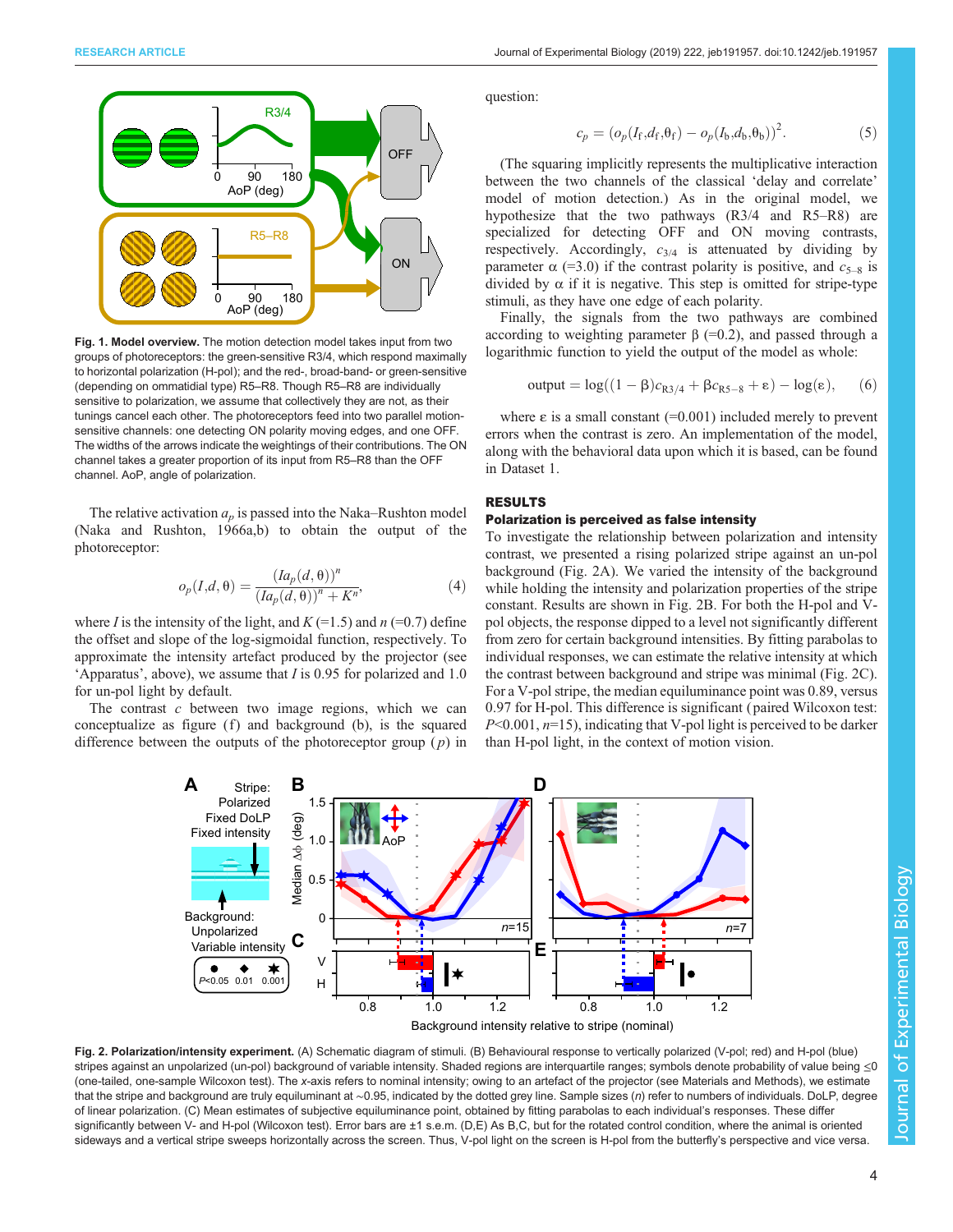<span id="page-4-0"></span>On its own, this finding could be attributed to artefacts of the display system. To exclude this possibility, we repeated the experiment with the animal rotated 90 deg about its roll axis, such that horizontal polarization would appear vertical, and vice versa ([Fig. 2](#page-3-0)D,E). We now see the opposite effect, with the equiluminance point lower for H-pol than V-pol (0.91 versus 1.03,  $P=0.016$ ,  $n=7$ ), reinforcing the view that V-pol is indeed subjectively darker.

## Modelling results

Our model posits that the R3/4 photoreceptors play a dominant role in motion detection, but that R5–R8 also contribute as a secondary channel. We assume that the responses of R5–R8 are pooled within a given ommatidium, cancelling out their individual polarization sensitivities. The model is therefore monopolatic, containing just one polarization-sensitive channel – R3/4 – which responds maximally to H-pol light [\(Fig. 1](#page-3-0)).

Fig. 3A shows the response of the model to the stimuli used in our previous polarization study [\(Stewart et al., 2017\)](#page-7-0), i.e. a moving stripe of various AoPs against an un-pol background. The model qualitatively reproduces the experimental findings: sensitivity is greatest to a V-pol object, it is lower for an H-pol one, and essentially zero for diagonal polarization. The bias towards V-pol can be attributed in part to the projector intensity artefact: the stripe is objectively darker than the background, which boosts the subjective brightness decrement for V-pol but attenuates the subjective increment for H-pol. However, this does not fully explain the asymmetry. When we model a truly equiluminant situation, greater responses are still elicited by a V-pol stripe (Fig. 3B) because of the non-linearity of photoreceptor responses (see Discussion).

Fig. 3C shows the results of modelling the polarization/intensity experiment of the previous section. Again, the results qualitatively match the behavioural data. Interestingly, the curves' minima are above zero, implying that although polarization is conflated with intensity, contrasts in the two modalities cannot perfectly cancel each other out. The minimum response for a V-pol stripe is higher than that for H-pol (0.045 versus 0.035), again indicating that V-pol offers greater subjective contrast with un-pol than does H-pol.

A key feature of our model is that it posits that the two groups of photoreceptors (R3/4 and R5–R8) contribute unevenly to detecting ON- and OFF-polarity edges. Specifically, OFF-edge detection receives disproportionate input from the polarization-sensitive R3/

4. Therefore, the model predicts greater sensitivity to a V-pol region advancing into an un-pol region than vice versa. Conversely, we would predict greater sensitivity to a receding H-pol edge than an advancing one [\(Fig. 4A](#page-5-0),B), though the sensitivity would be lower overall for the H-pol stimuli than the V-pol ones because of the asymmetries discussed above.

#### Single-edge polarity experiment

To test the model's predictions, we presented P. xuthus with singleedge stimuli, where a polarized region swept upwards to fill a previously unpolarized screen, or vice versa. [Fig. 4C](#page-5-0) shows the results. As predicted, we observed maximal sensitivity to advancing V-pol, which, based on our previous findings, would be perceived as an OFF-polarity edge. The animals were least sensitive to advancing H-pol, which would appear as an ON-edge. For the two remaining conditions, where the biases towards V-pol stimuli and OFF-edges were put in opposition to each other, we observed intermediate sensitivity.

### Greater sensitivity to polarization of green light than red

If the green-sensitive R3/4 are responsible for polarization-based motion detection, then we would expect to observe greater sensitivity to the polarization of green light than, for instance, red. However, the motion vision system is more sensitive to green than red light in general ([Stewart et al., 2015\)](#page-7-0). Therefore, to test this prediction, we had to first obtain subjectively equiluminant green and red light, which we did by presenting a red stripe against a green background and finding the relative intensity at which the behavioural response was minimal (see Materials and Methods; [Fig. S1\)](http://jeb.biologists.org/lookup/doi/10.1242/jeb.191957.supplemental).

Because the subjectively equiluminant light was rather dim in absolute terms, we maximized polarization contrast by presenting a polarized stripe against an orthogonally polarized background. Unfortunately, this had the side effect of producing pronounced edge artefacts because of the temporal phase difference between the presentation of different polarization angles ([Fig. S2\)](http://jeb.biologists.org/lookup/doi/10.1242/jeb.191957.supplemental). For this reason, we pooled results from V-on-H and H-on-V trials in order to cancel out the constructive and destructive effects of these artefacts. Average response curves are shown in [Fig. 5](#page-6-0)A, while [Fig. 5B](#page-6-0) summarizes our estimates of relative sensitivity. As predicted, P. xuthus were more sensitive to V/H polarization contrast in green light than in red light (paired Wilcoxon test:  $P=0.027$ ,  $n=10$ ).



Fig. 3. Model results. (A) Modelled responses to a stripe of variable AoP (colours) and DoLP (x-axis) against an un-pol background. The stripe's intensity  $(I_{\text{stripe}})$  is 95% that of the background ( $I_{\text{BG}}$ ), approximating the projector artefact (see Materials and Methods) The model qualitatively reproduces the previous experimental findings that sensitivity to V-pol is greater than that to H-pol, and that sensitivity to diagonal polarization is negligible (Stewart [et al., 2017](#page-7-0): fig. 3). As diagonal polarization is indistinguishable from un-pol in this model, the small response seen for 45 deg AoP is caused by the brightness artefact. (B) As A, but assuming that the stripe and background are truly equiluminant, i.e. no artefact exists. The bias towards V-pol persists, albeit to a lesser extent. (C) Modelled responses for the polarization/intensity experiment shown in [Fig. 2,](#page-3-0) taking the intensity artefact into consideration. The dashed grey line shows the response to a 95% intensity un-pol stripe, illustrating the effect expected owing to the artefact alone.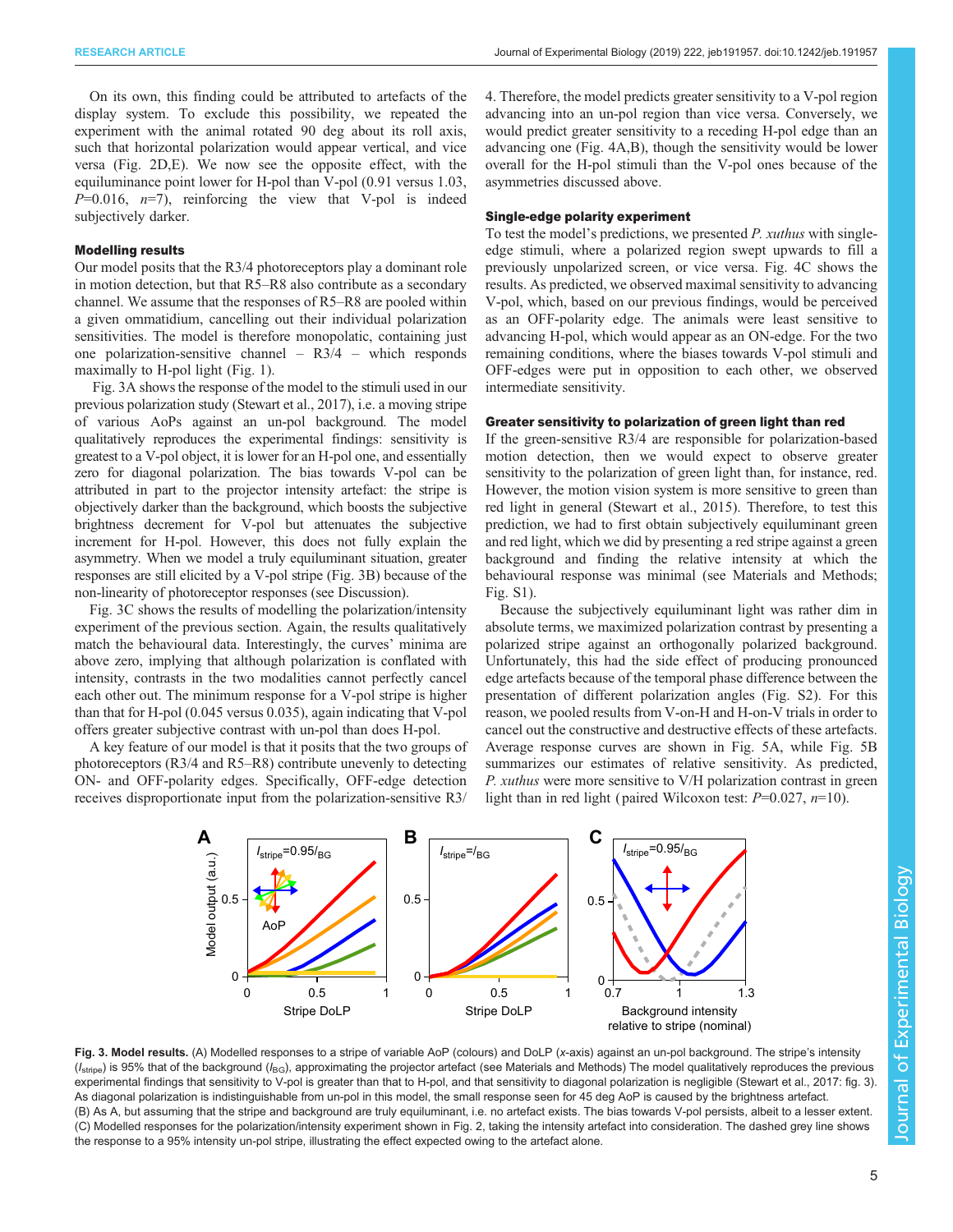<span id="page-5-0"></span>

Fig. 4. Single-edge polarity experiment. (A) Schematic diagram of stimuli. A region of polarized light expands to fill a previously unpolarized screen, or vice versa. Adv-pol refers to the case where the polarized light advances to fill the screen; Rec-pol refers to the converse case, where the polarized region recedes. The two regions are objectively equiluminant. However, according to the results shown in [Fig. 2,](#page-3-0) Papilio xuthus should subjectively perceive advancing H-pol (solid blue line) and receding V-pol (dashed red line) to be ON polarity edges (i.e. an advancing brightness increment), and the other two conditions (dashed blue, solid red) to be OFF polarity. (B) Model results for these stimuli. The intensity artefact is modelled:  $I_{\text{strip}}$ =0.95 $I_{\text{BG}}$ . (C) Behavioural results. Shaded regions are interquartile ranges; symbols denote probability of value being ≤0 (one-tailed, one-sample Wilcoxon test). Solid symbols are for advancing polarization stimuli and open symbols for receding polarization. Where symbols would substantially overlap, they have been exploded for clarity (black rounded boxes).  $n=9$  individuals.

Unsurprisingly, we observed little sensitivity to diagonally polarized stimuli. However, significant responses were elicited at high polarization degrees ([Fig. 5](#page-6-0)A, open symbols). This could indicate some ability to perceive diagonal polarization, but we consider it more likely to be caused by imperfect alignment of the animal relative to the display and/or the aforementioned edge artefacts. We favour the latter explanation, as there is no significant difference in sensitivity to diagonal polarization contrast between green and red stimuli  $(P=0.36;$  [Fig. 5](#page-6-0)B), suggesting that these responses are not based on polarization vision. For green stimuli, sensitivity is significantly greater to V/H contrast than to D/D  $(P=0.0039)$ , but this is not the case for red stimuli  $(P=0.16)$ , again reinforcing the view that green-sensitive photoreceptors are responsible for polarization detection.

## **DISCUSSION**

Using a polarization projection system, we showed that P. xuthus butterflies' motion vision system perceives polarization as false brightness [\(Fig. 2](#page-3-0)): polarization contrast can be cancelled by intensity contrast (though perhaps not completely; see below). We implemented a monopolatic model [\(Fig. 1](#page-3-0)) closely based on our existing model of *P. xuthus* motion vision ([Stewart et al., 2015\)](#page-7-0). This model represents the hypothesis that photoreceptors R3/4 constitute the sole polarization-sensitive channel involved in motion detection. Despite being originally devised based on chromatic contrast experiments, the model was able to qualitatively reproduce the polarization contrast effects we observed ([Fig. 3](#page-4-0)). Furthermore, the model was able to predict how the polarity of single polarization contrast edges would affect their detectability (Fig. 4).

If polarization detection is based on the green-sensitive R3/4, one would expect that P. xuthus would be most sensitive to the polarization of green light (we did not explicitly model this, but – qualitatively at least – this is a clear prediction of our model). We confirmed that this is indeed the case: by first adjusting the relative intensity of (unpolarized) green and red light until minimal subjective contrast existed between them, we showed that P. xuthus were less sensitive to polarization contrast for red stimuli [\(Fig. 5\)](#page-6-0). This observation provides new support to the argument we previously made [\(Stewart et al., 2015\)](#page-7-0), that other photoreceptors besides R3/4 must contribute to motion vision. From the present study, we can deduce that these other photoreceptors are sensitive to longer wavelengths than R3/4 and have (collectively) lower polarization sensitivity; R5–R8 fit this description. Although we cannot exclude the possibility that the short-wavelength, V-pol sensitive R1/2 contribute in some way, in neither the previous study of chromatic contrast nor the present one was it necessary to include these photoreceptors in our model, implying that their role in motion detection is negligible.

The existence of two (or more) channels with different polarization tunings implies that polarization contrast cannot be perfectly cancelled by intensity contrast. This is because differently polarized light cannot appear equiluminant to both channels simultaneously. Therefore, we would predict that the responses in our intensity/polarization experiment ([Fig. 2B](#page-3-0),D) never actually drop to zero ([Fig. 3C](#page-4-0)), in the same way that chromatic contrasts are always perceptible, independent of relative intensity ([Stewart et al.,](#page-7-0) [2015:](#page-7-0) [Fig. 1](#page-3-0)C). However, the present study was insufficiently sensitive to detect these hypothesized residual responses.

#### Are R5–R8 really insensitive to polarization?

We have assumed for simplicity that the responses of R5–R8 are pooled, and therefore their individual polarization sensitivities cancel out, yielding a polarization-insensitive channel. However, this may be an oversimplification. In fact, R5/7 and R6/8 are not perfectly orthogonal; they respond maximally to AoPs of around 35 and 145 deg. Therefore, we would expect them collectively to respond maximally to V-pol, with a polarization sensitivity ratio of ∼68% of their individual sensitivities.

It may therefore be the case that the motion detection system consists of two channels with orthogonal polarization tunings: Hpol sensitive R3/4 and V-pol sensitive R5–R8. Although this would superficially resemble a dipolatic detector, our model assumes that the responses of R3/4 and R5–R8 are combined additively, not subtractively. For this reason, no polarization opponency would exist. Instead, this would merely yield a monopolatic detector with slightly reduced sensitivity, as the polarization signal from R5–R8 would partially cancel that from R3/4. As our model is unable to make quantitative predictions of absolute sensitivity, we cannot exclude this possibility.

## The asymmetry of monopolatic detectors

Our model predicts that V-pol objects elicit greater responses than equiuliminant H-pol ones ([Fig. 3B](#page-4-0)). To put it another way, V-pol light is more perceptually distinct from un-pol than is H-pol. It may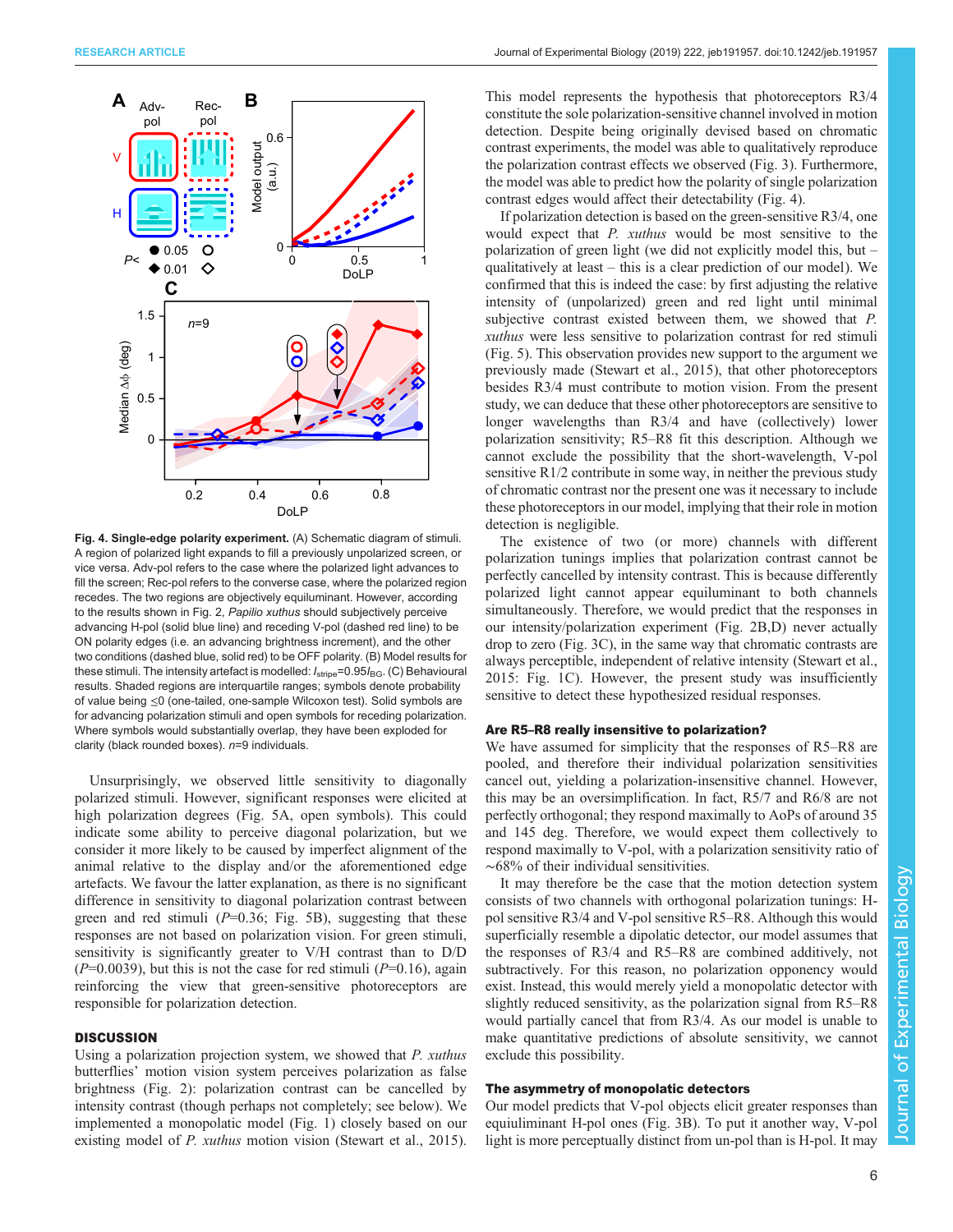<span id="page-6-0"></span>

Fig. 5. Spectral polarization sensitivity. (A) Response curves for a polarized stripe on an equally but orthogonally polarized, objectively equiluminant background. Subjectively equiluminant green (G) and red (R) light was used [\(Fig S1](http://jeb.biologists.org/lookup/doi/10.1242/jeb.191957.supplemental)). V/H refers to the averaged responses to a V-pol stripe on an H-pol background, and vice versa (see [Fig. S2](http://jeb.biologists.org/lookup/doi/10.1242/jeb.191957.supplemental)). D/D refers a 45 deg polarized stripe on a 135 deg polarized background. Shaded regions are interquartile ranges; symbols denote probability of value being ≤0 (one-tailed, one-sample Wilcoxon test). Solid symbols are for V/H and open symbols for D/D. Where symbols would substantially overlap, they have been exploded for clarity (black rounded boxes). n=10 individuals. (B) Sigmoidal functions were fitted to individual response curves to estimate the DoLP necessary to elicit a criterion response (see Materials and Methods), and these threshold values are compared for green and red light in a within-individual manner. Positive values indicate greater sensitivity for green, negative for red. Symbols denote P-values based on paired Wilcoxon tests

therefore seem counter-intuitive for us to argue that the H-pol sensitive R3/4 provide the basis for polarization detection: should we not expect to see the opposite pattern?

This apparent paradox is resolved when one considers the nonlinear response characteristics of photoreceptors. We assume that the probability of a photon being detected by a photoreceptor is a cosine function of its AoP relative to the orientation of the microvilli (Eqn 3). However, within its dynamic range, a photoreceptor responds logarithmically as a function of photon catch (Eqn 4). This has the effect of compressing the peaks and deepening the troughs of the cosine function. Thus, relative to un-pol light, the decrement in response elicited by polarized light orthogonal to the photoreceptor's tuning is greater in magnitude than the increment elicited by a perfectly aligned AoP (Fig. 6). Thus, the 'polarization distance' [\(Bernard and Wehner, 1977; How and Marshall, 2013\)](#page-7-0) between V-pol and un-pol light is greater than that between H-pol and un-pol light. Therefore, a monopolatic detector composed of



Fig. 6. Monopolatic detectors and polarization distance. Response of an R3/ 4 photoreceptor in our model to light of varying AoP. The response to 45 deg polarization is identical to that of un-pol light; the two are indistinguishable (Eqn 3, [Fig. 3A](#page-4-0)). Because of the photoreceptor's non-linear properties, the difference in responses elicited by un-pol (or diagonally polarized) and V-pol light (red bar) is larger than that between H-pol and un-pol (blue bar). The y-axis can thus be seen as a one-dimensional 'polarization space' in which V-pol (red circle) is further from un-pol than is H-pol (blue circle).

photoreceptors that respond maximally to H-pol light is actually optimized for detecting V-pol light. A similar point was recently made by Belušič [et al. \(2017\)](#page-7-0) with respect to the monopolatic eye of the corn borer moth.

## Polarization perception depends on visual modality

[Kinoshita et al. \(2011\)](#page-7-0) convincingly demonstrated that in a binary choice paradigm, foraging P. xuthus behaved as though they perceived equiluminant light of different AoPs to differ in brightness. Strikingly, this effect was in the opposite direction to that found in the present study: in the foraging task, V-pol light was perceived as brighter than un-pol light, which was in turn subjectively brighter than H-pol light. Therefore, when we presented a V-pol stripe against an objectively dimmer background, the stripe must have appeared substantially brighter than the background to the visual system that governs the foraging behaviour employed in [Kinoshita et al.](#page-7-0)'s (2011) experiment, which we might term 'object vision'. However, in this situation, the motion vision system appears to detect no contrast ([Fig. 2](#page-3-0)B).

This situation is puzzling, and difficult to reconcile with our conscious visual experience as humans. However, the observation is less surprising when one considers that flies [\(Yamaguchi et al.,](#page-7-0) [2008\)](#page-7-0) and bees ([Kaiser and Liske, 1974\)](#page-7-0) detect motion in a colourblind manner, despite having the ability to discriminate colours. Together with these observations, our present finding further supports the view that vision is not a single, unified sense, but rather a collection of subsystems taking input from potentially dissimilar collections of photoreceptors and processing it through different neural circuitry, to serve distinct functions. Therefore, it is perhaps inappropriate to talk about an animals 'polarization vision' (or indeed 'colour vision' or 'brightness vision') in general; rather, these phenomena can only be understood with reference to a particular behavioural context.

### Functional significance: a bug or a feature?

An obvious question prompted by this study is what ecological purpose, if any, polarization-sensitive motion vision serves in P. xuthus. In our previous study, we took the view that chromatic motion vision likely offers no adaptive benefit in itself ([Stewart](#page-7-0)